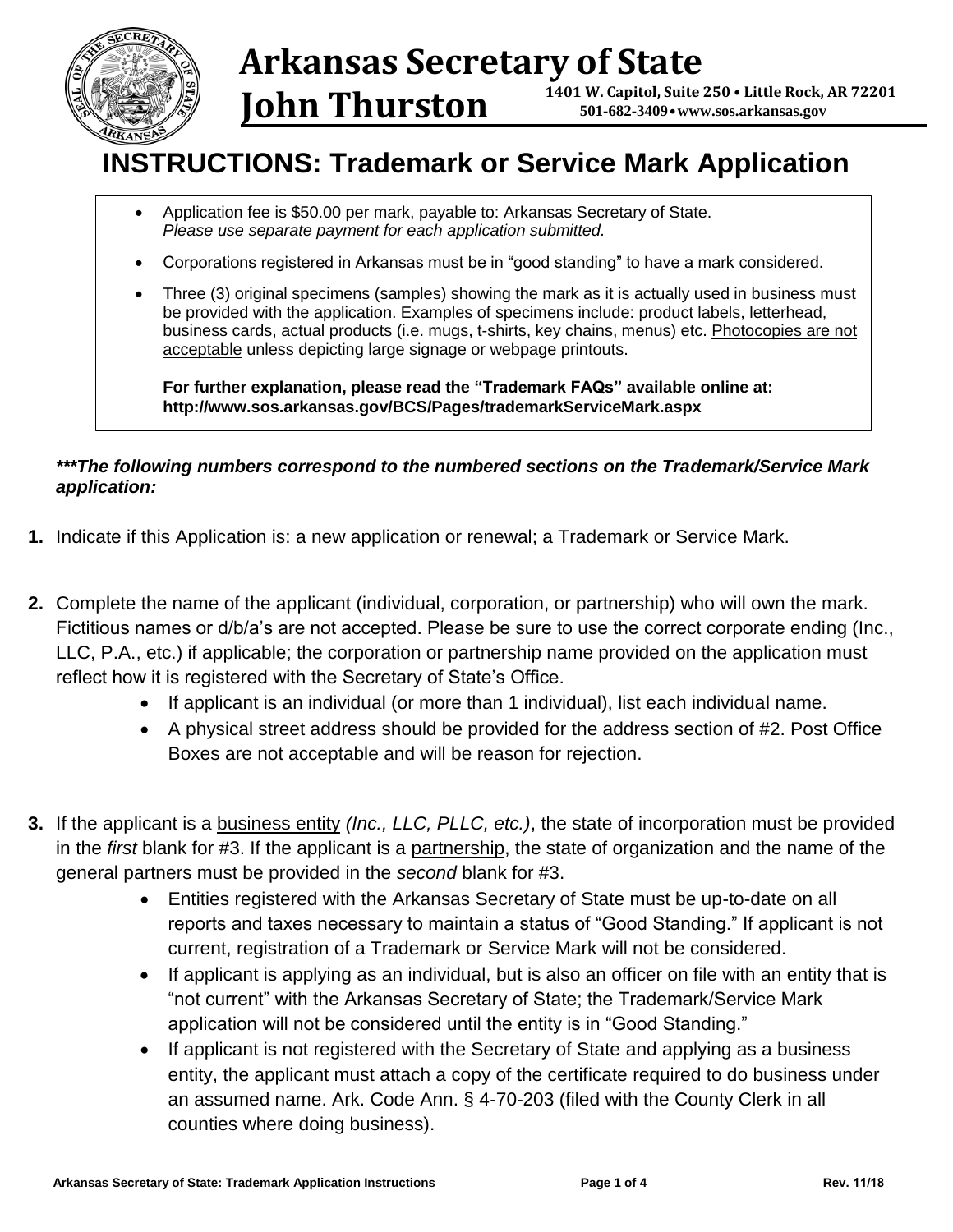**4.** Using the attached Trademark and Service mark classification information sheet (page 4 of these instructions), list the class number and title that best describes your product or service. If applying for a Trademark, choose from the "Goods" class numbers 1-34. If applying for a Service mark, choose from "Service" class numbers 35-45.

*Note: If applying for a Trademark, you may only select Trademark classification(s); if applying for a Service mark, you may only select Service mark classification(s). An application for a Trademark with Service mark classifications listed (or vice versa) will be rejected.*

- Please only use the options provided on the classification list. Applicant may not use a classification that is not included on the classification list.
- If applicant wishes to protect the mark as both a Trademark and a Service mark, two separate applications will be required, along with separate payment and specimens for each application (one for a Trademark and one for a Service mark.)
- **5.** Describe the product or service that is promoted or used in connection with the mark. If the mark is for a manufactured product, name the product (i.e. soap, jam, ladies clothing). If the mark is used to advertise services, describe the service you offer (i.e. retail sales, car wash, restaurant).
	- Example description for products/goods: The mark is used in connection with a brand of off-road tires; a line of cosmetics; sporting equipment; etc.
	- Example description for services: The mark is used in connection with services for a bed and breakfast; an automotive shop; a hair salon; etc.
- **6.** Explain how the mark will be used to advertise the product or service.
	- Example: The mark will be used on product labels, clothing tags, business cards, website, signage, etc.
- **7.** Provide a specific and detailed description of the mark exactly as it appears on the specimens provided. Describe the features of the mark including the words, lettering or pictures, as well as placement of text and all design features within the mark.
	- If the mark consists solely of words, only list the words in the description.
	- Color may be included; however, all specimens must show the same color scheme as listed in the description. If applicant wishes to protect more than one color scheme, separate applications will be required for each color scheme described, along with separate payment for each.
	- "See attached specimens" is not acceptable; a detailed written description must be given.
	- Applicant may attach a separate sheet to the application if additional space is necessary to adequately describe the mark.

*Note: Our Office may ask the applicant to "disclaim" certain words, phrases, or design elements within the mark. Commonly used words and geographical locations typically require a disclaimer (i.e. the state name "Arkansas" or the word "restaurant"). It is a simple statement that can be added to the end of description in #7. Ex: Applicant disclaims exclusive right to use the word "Jacksonville" unless used in connection with the mark.*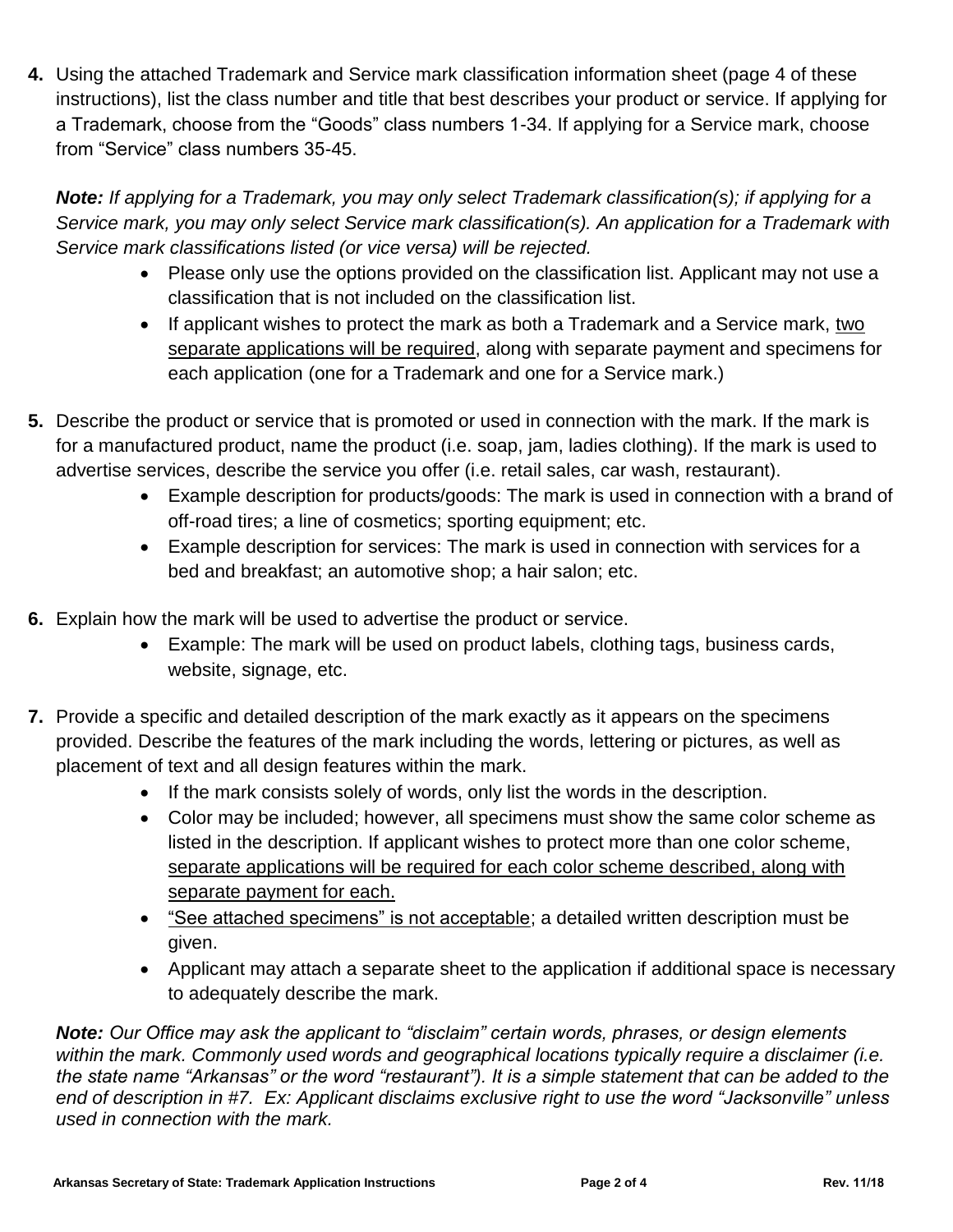- **8.** Give the date the mark was first used anywhere and the date it was first used in Arkansas. No mark can be registered in Arkansas until the mark is used in the state, and the product or service is available in this state.
	- The dates must be provided in (month/day/year) format.
	- If applicant owns a Federal Trademark, please provide the current registration number. If applicant has applied for registration of a Federal Trademark, please provide the serial number. Failure to notify our Office of current or pending Federal marks may adversely affect the application.
- **9.** Provide three (3) original specimens showing the mark as it is actually used in business. The specimens must be original. Photocopies are not accepted unless they are pictures of signage too large to mail or webpage "screen shots." If colors of the mark are a distinguishing characteristic, all three specimens should include the specific colors as described in #7 of the application.
	- Examples of specimens include: product labels, letterhead, business cards, actual products (i.e. mugs, t-shirts, key chains, menus, etc.) Applicant may provide three (3) identical original specimens as stated above.
	- Web page "screen shots" are only acceptable when the web address is clearly visible and originates from the applicant's own website. Social media pages (Facebook, Twitter, etc.) are NOT acceptable.
	- All specimens submitted with the application must show current use in the state of Arkansas. Specimens that are dated older than two years are not acceptable. Also, if an out of state address appears on a specimen, applicant will be asked to provide proof the product or service is used in Arkansas.
- **10.** Affidavit and sworn statement. The name of the owner of the mark must be typed or printed in the blank and the owner of the mark should sign on the signature line. Please provide a telephone number that can be used for contact purposes.
	- If the applicant is an individual, the correct title should read as "owner." If more than one individual own the mark, please attach a separate signed notarized affidavit for each additional owner identified in #2.
	- If the applicant is a partnership, the correct title should identify person signing as a "General Partner."
	- If applicant is incorporated, an Officer with the corporation should sign and correctly list their title accordingly. ("President", "Treasurer", "Member", etc.)
	- A member or manager of a limited liability company should sign on behalf of the LLC
	- A non-employee attorney may sign when proof of corporate authorization has been provided to our Office and signed by an officer on record with the Secretary of State. Inhouse counsel is acceptable and should so indicate with words "General Counsel" (or "Assistant General Counsel", etc.)
- **11.**The individual's signature must be properly notarized.
	- The Notary must be current and in good standing with the Secretary of State. Also, their seal must be legible and in blue or black ink. To determine if a Notary is in good standing, applicant may search the notary database at: <http://bcs.sos.arkansas.gov/NotarySearch>